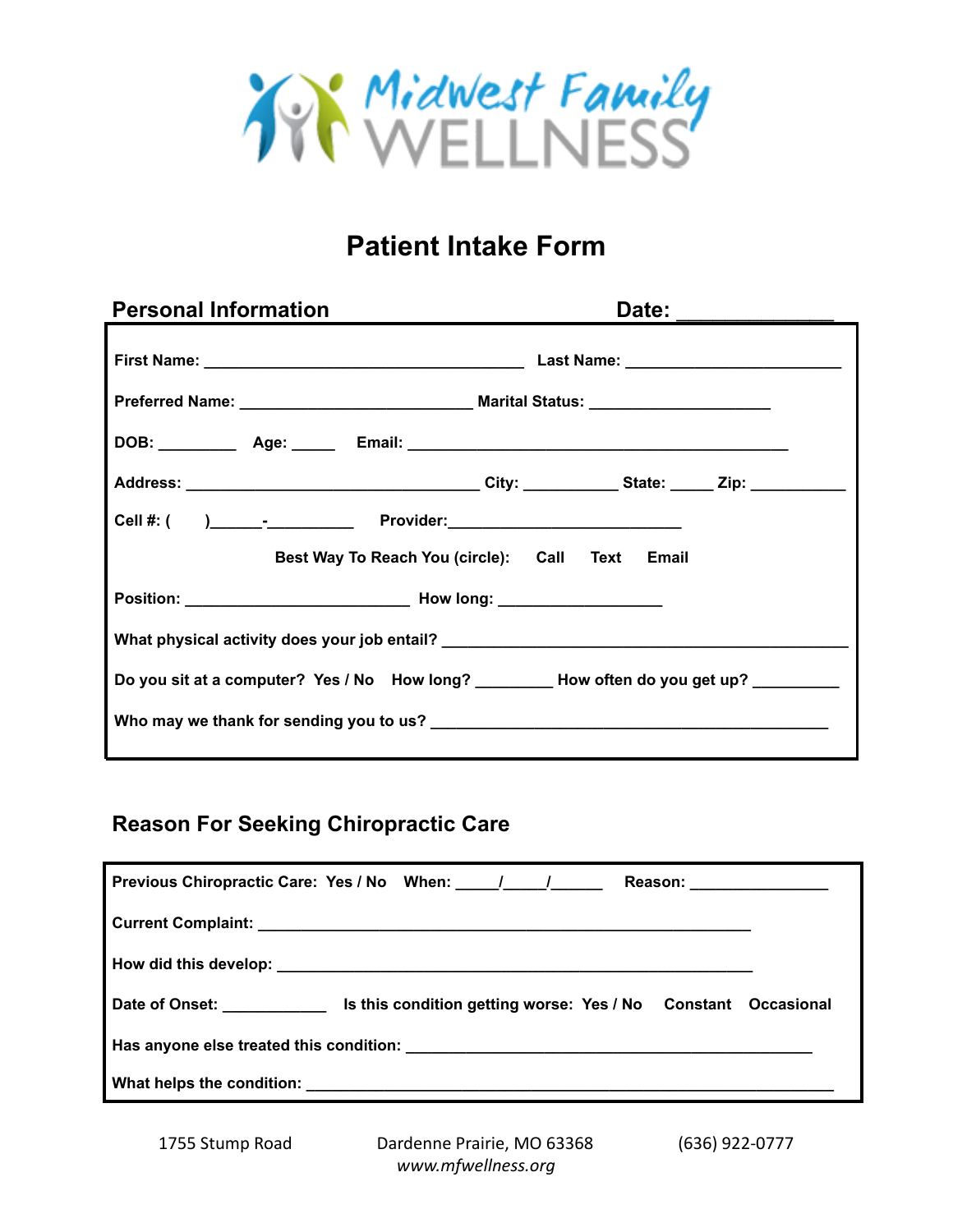

**What aggravates the condition: \_\_\_\_\_\_\_\_\_\_\_\_\_\_\_\_\_\_\_\_\_\_\_\_\_\_\_\_\_\_\_\_\_\_\_\_\_\_\_\_\_\_\_\_\_\_\_\_\_\_\_\_\_\_\_\_**

## **Pain Drawing**

**Instructions: Mark these drawings according to where you hurt (if the right side of your neck hurts, mark the drawing on the right side of the neck, etc). Please indicate which sensations you feel by referring to the key below.**



1755 Stump Road Dardenne Prairie, MO 63368 (636) 922-0777 *www.mfwellness.org*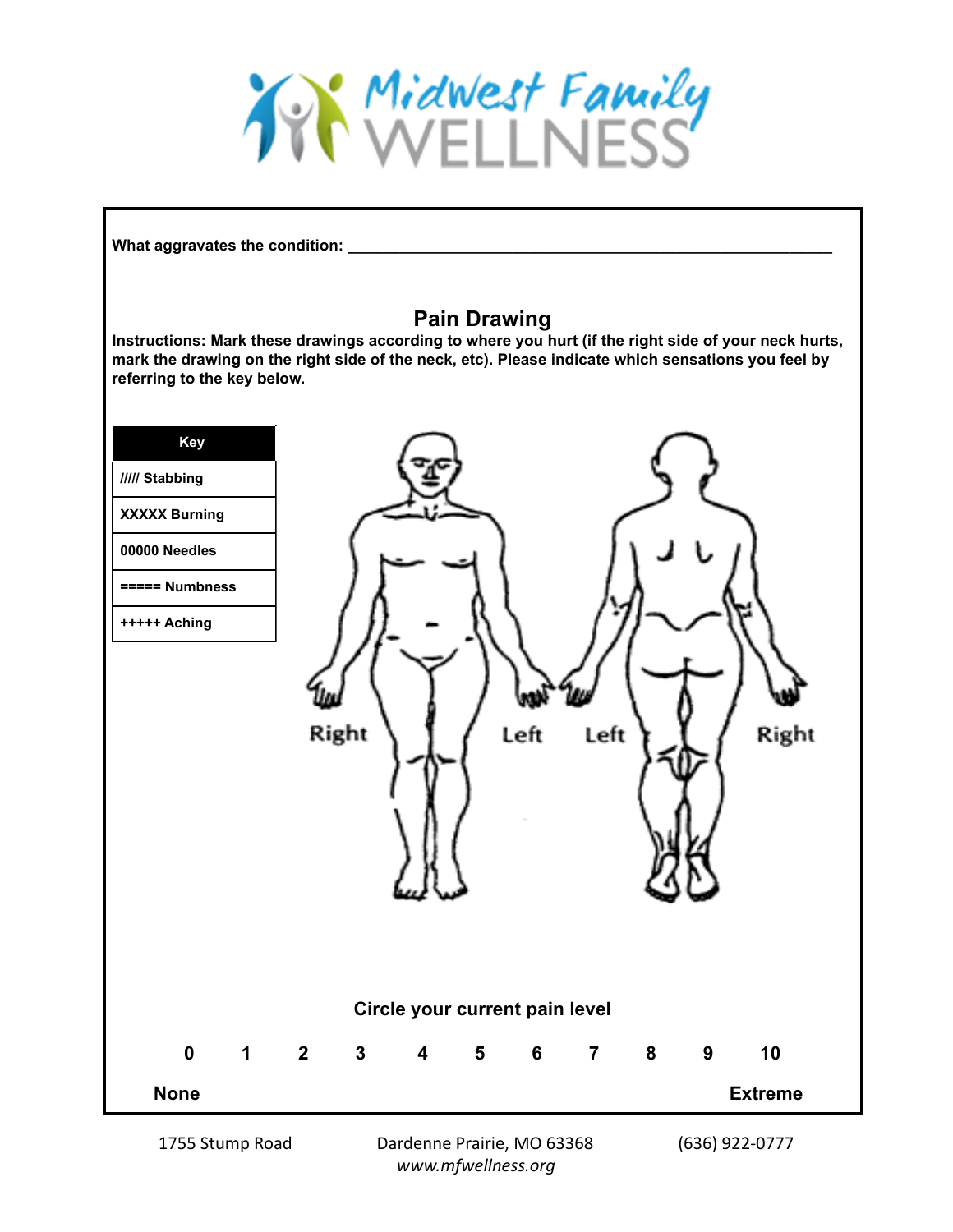

| <b>Medical History</b>                                                                                                                                                                                                                                                                          |                                |             |
|-------------------------------------------------------------------------------------------------------------------------------------------------------------------------------------------------------------------------------------------------------------------------------------------------|--------------------------------|-------------|
|                                                                                                                                                                                                                                                                                                 |                                |             |
|                                                                                                                                                                                                                                                                                                 |                                |             |
| Date of last physical exam: (a) (b) determined the Height Meight Meight Metal Metal Metal Metal Metal Metal Me                                                                                                                                                                                  |                                |             |
| Do you now, or have you ever had any of the following conditions?                                                                                                                                                                                                                               |                                |             |
|                                                                                                                                                                                                                                                                                                 |                                |             |
| Y N Heart Attack/Stroke                                                                                                                                                                                                                                                                         | Y N Fainting/Seizures          |             |
| Y N Congenital Heart Defect Y N Diabetes: Type<br>Y N Congenital Heart Defect<br>Y N Diabetes: Type ____<br>Y N Heart Surgery/Pacemaker<br>Y N Kidney Problems<br>Y N Artificial Bones/Joints<br>Y N Artificial Bones/Joints<br>Y N Artificial Bones/Joints<br>Y N Artificial Bones/Joints<br>Y |                                |             |
|                                                                                                                                                                                                                                                                                                 |                                |             |
|                                                                                                                                                                                                                                                                                                 |                                |             |
|                                                                                                                                                                                                                                                                                                 |                                |             |
|                                                                                                                                                                                                                                                                                                 |                                |             |
|                                                                                                                                                                                                                                                                                                 |                                |             |
|                                                                                                                                                                                                                                                                                                 |                                |             |
|                                                                                                                                                                                                                                                                                                 |                                |             |
|                                                                                                                                                                                                                                                                                                 |                                |             |
|                                                                                                                                                                                                                                                                                                 |                                |             |
|                                                                                                                                                                                                                                                                                                 |                                |             |
|                                                                                                                                                                                                                                                                                                 |                                |             |
| <b>Other Medical Conditions:</b>                                                                                                                                                                                                                                                                |                                |             |
|                                                                                                                                                                                                                                                                                                 |                                |             |
| Have you had any surgeries or hospitalizations?                                                                                                                                                                                                                                                 |                                |             |
|                                                                                                                                                                                                                                                                                                 |                                |             |
| Allergies? (seasonal, medicines, foods, etc):                                                                                                                                                                                                                                                   |                                |             |
|                                                                                                                                                                                                                                                                                                 |                                |             |
|                                                                                                                                                                                                                                                                                                 |                                |             |
|                                                                                                                                                                                                                                                                                                 |                                |             |
| Do you exercise? Y N How often/long: _________                                                                                                                                                                                                                                                  |                                |             |
| Do you smoke/drink? Y N How much?<br>Do you play sports? Y N How often: __________                                                                                                                                                                                                              |                                |             |
| Any injuries? Y N                                                                                                                                                                                                                                                                               |                                |             |
|                                                                                                                                                                                                                                                                                                 |                                |             |
| For Women: Are you pregnant: Yes No How long? ____________ weeks                                                                                                                                                                                                                                |                                |             |
|                                                                                                                                                                                                                                                                                                 |                                |             |
|                                                                                                                                                                                                                                                                                                 |                                |             |
| Nursing? Yes No Are you taking birth control: Yes No                                                                                                                                                                                                                                            |                                |             |
|                                                                                                                                                                                                                                                                                                 |                                |             |
|                                                                                                                                                                                                                                                                                                 |                                |             |
| Person Filling Out Medical Form                                                                                                                                                                                                                                                                 | <b>Relationship to Patient</b> | Date        |
|                                                                                                                                                                                                                                                                                                 |                                |             |
|                                                                                                                                                                                                                                                                                                 |                                |             |
| <b>Name of Patient</b>                                                                                                                                                                                                                                                                          | <b>Patient Signature</b>       | <b>Date</b> |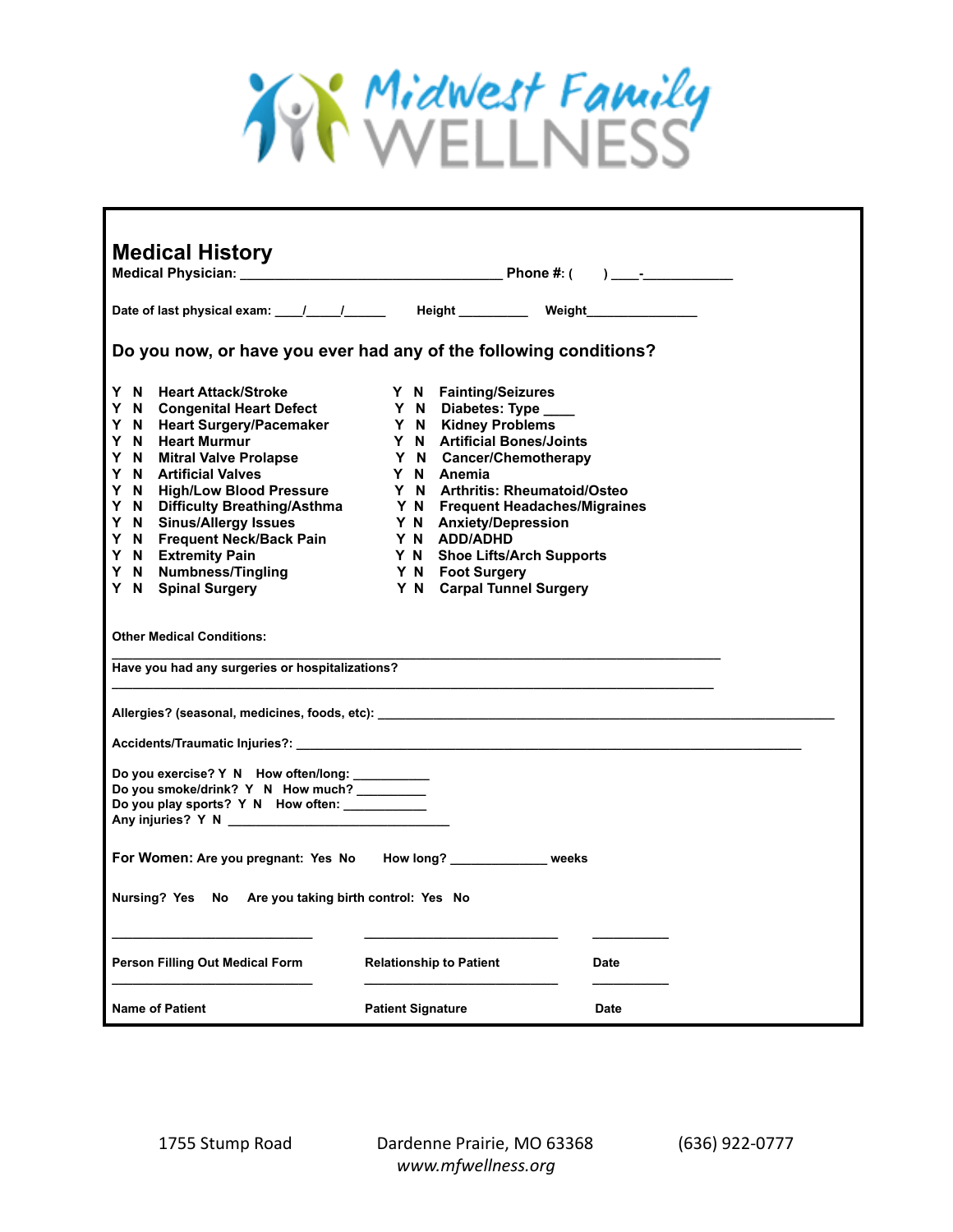

| זווי ראר שטווסט ווו                                                                                                                                                                                                                                                                                                                                                                                                                                                                                                                                                                                                                                                                                                                                                                                                                                                                                                                                                                                                                  |
|--------------------------------------------------------------------------------------------------------------------------------------------------------------------------------------------------------------------------------------------------------------------------------------------------------------------------------------------------------------------------------------------------------------------------------------------------------------------------------------------------------------------------------------------------------------------------------------------------------------------------------------------------------------------------------------------------------------------------------------------------------------------------------------------------------------------------------------------------------------------------------------------------------------------------------------------------------------------------------------------------------------------------------------|
| Protecting the privacy of your personal health information is important to us. Disclosure of your protected health information<br>without authorization is strictly limited to define situations that include emergency care, quality assurance activities, public<br>health, research, and law enforcement activities. Any other disclosures for the purposes of treatment, payment, or practice<br>operations will be made only after obtaining your consent. You may request restrictions on your disclosures. You may inspect<br>and receive copies of your records within 30 days with a request. You may request to view changes to your records. In the<br>future, we may contact you for appointment reminders, announcements, and to inform you about our practice and its staff. I<br>authorize the use of my full name for the purpose of greeting me, announcing me into a room, or around the office in the<br>presence of others. This is effective as of January 2, 2003, and remains in effect until further notice. |
| I understand that, under the Health Insurance Portability and Accountability Act of 1996 (HIPAA), I have certain rights to privacy<br>regarding my protected health information. I understand that this information can and will be used to conduct, plan and direct<br>my treatment and follow up with multiple healthcare providers who may be involved in that treatment directly or indirectly,<br>obtain payment from third-party payers, and conduct normal healthcare operations such as quality assessments and<br>physician's certificates. I have read and understood the Notice of Privacy Practices. I also understand that I can request, in<br>writing, that you restrict how my personal information is used and disclosed.                                                                                                                                                                                                                                                                                           |
|                                                                                                                                                                                                                                                                                                                                                                                                                                                                                                                                                                                                                                                                                                                                                                                                                                                                                                                                                                                                                                      |
| Relationship to Patient: ____________________                                                                                                                                                                                                                                                                                                                                                                                                                                                                                                                                                                                                                                                                                                                                                                                                                                                                                                                                                                                        |
| People Authorized to Obtain Medical Information: Department of the Control of the Control of the Control of the                                                                                                                                                                                                                                                                                                                                                                                                                                                                                                                                                                                                                                                                                                                                                                                                                                                                                                                      |
| <b>Financial Policy</b>                                                                                                                                                                                                                                                                                                                                                                                                                                                                                                                                                                                                                                                                                                                                                                                                                                                                                                                                                                                                              |
| Our goal is to provide the highest quality of healthcare possible for our patients. In order to achieve this goal we need your<br>commitment as well.<br>We urge you to follow the doctor's recommendations for care. Please keep your appointments as scheduled or call                                                                                                                                                                                                                                                                                                                                                                                                                                                                                                                                                                                                                                                                                                                                                             |

- **● We urge you to follow the doctor's recommendations for care. Please keep your appointments as scheduled or call our office as soon as possible to make any changes. In order to obtain the level of achievement we both desire, care must be followed.**
- **● I authorize Midwest Family Wellness to release any information deemed appropriate concerning my physical condition to any insurance company, attorney, or adjuster in order to process any claim for reimbursement of charges incurred by me.**
- **● We will bill your insurance for all procedures completed in our office. Your insurance may or may not cover all of these services. We do not cater our care to what your insurance covers, but by what the doctors feel is necessary to correct any vertebral subluxations we find. Although your benefits may show that a procedure is covered it is not a guarantee of payment. We will always submit any information which your insurance may request in order to have your claims paid. However, you will be responsible for any amount which your insurance does not cover, unless a prior agreement between you and Midwest Family Wellness exists. Payment will be expected within 30 days of notification of the amount due.**
- **● Should insurance payments be remitted to you, the patient, in the form of PR 100's, those payments will need to be submitted to Midwest Family Wellness immediately.**
- **● Midwest Family Wellness is a provider with Medicare. After you have met your deductible, Medicare Part B pays for a portion of the visits when you are adjusted only if you have first had an exam and x-rays.**
- **● All charges are to be paid by cash, check or credit card before services are rendered. We do not bill for services rendered.**
- **● You are expected to make us aware of any changes to your insurance.**
- **● If you have any questions about our financial policies, please ask to speak to our financial officer. If you need to make special arrangements, please ask. We will do everything possible to make sure your chiropractic care fits into your budget.**

**Patient Name: \_\_\_\_\_\_\_\_\_\_\_\_\_\_\_\_\_\_\_ Signature: \_\_\_\_\_\_\_\_\_\_\_\_\_\_\_\_\_\_\_\_\_\_\_\_\_\_\_ Date: \_\_\_\_\_\_\_\_\_**